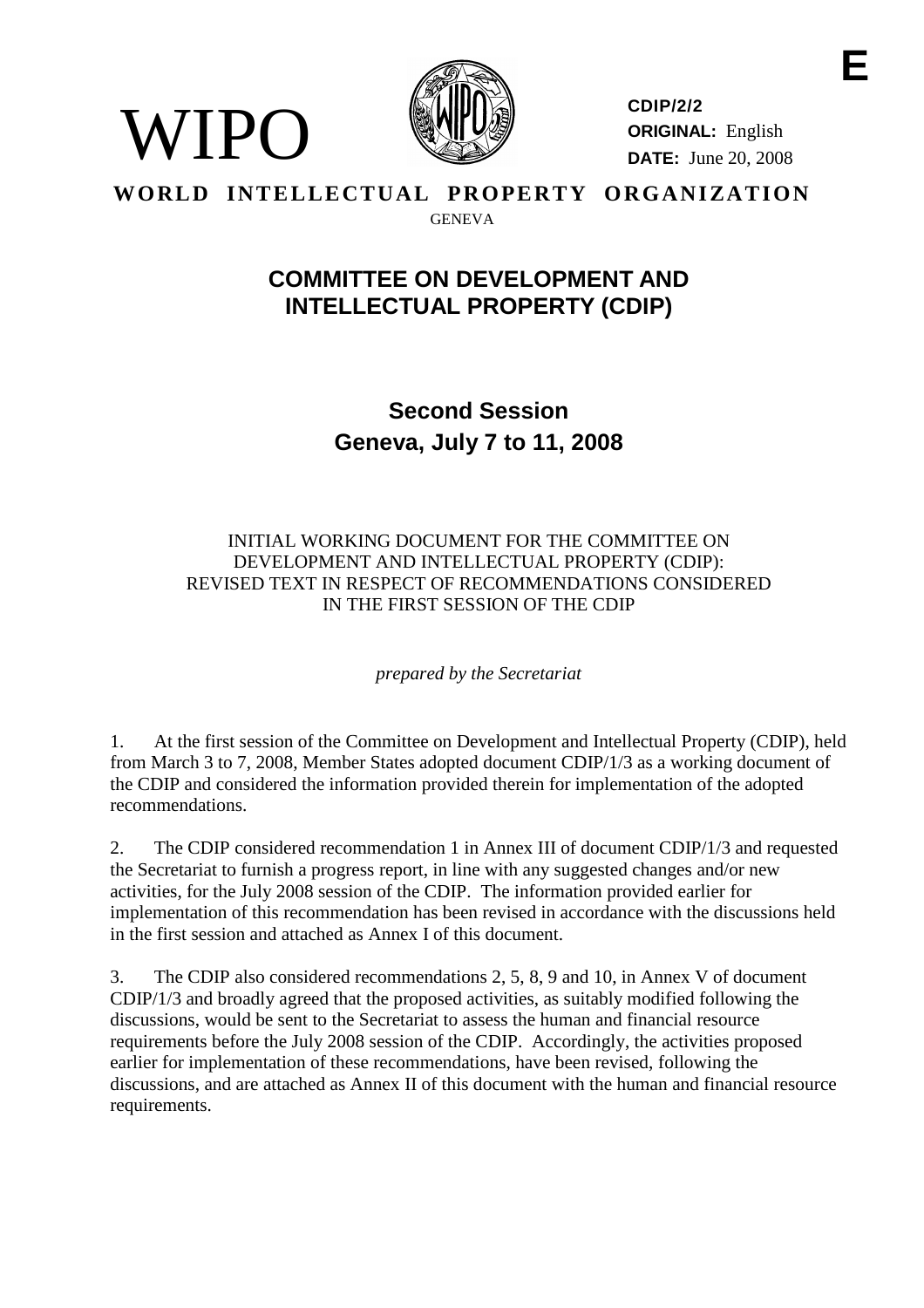### CDIP/2/2 page 2

The human and financial resource requirements indicated are *per annum,* except where otherwise stated. Finally, it be may be noted, particularly with respect to adopted recommendation 10, that the human and financial resource requirements indicated to implement these recommendations will also be used to implement some of the other adopted recommendations.

> *4. The CDIP is invited to note the contents of the attached document.*

> > [Annex I follows]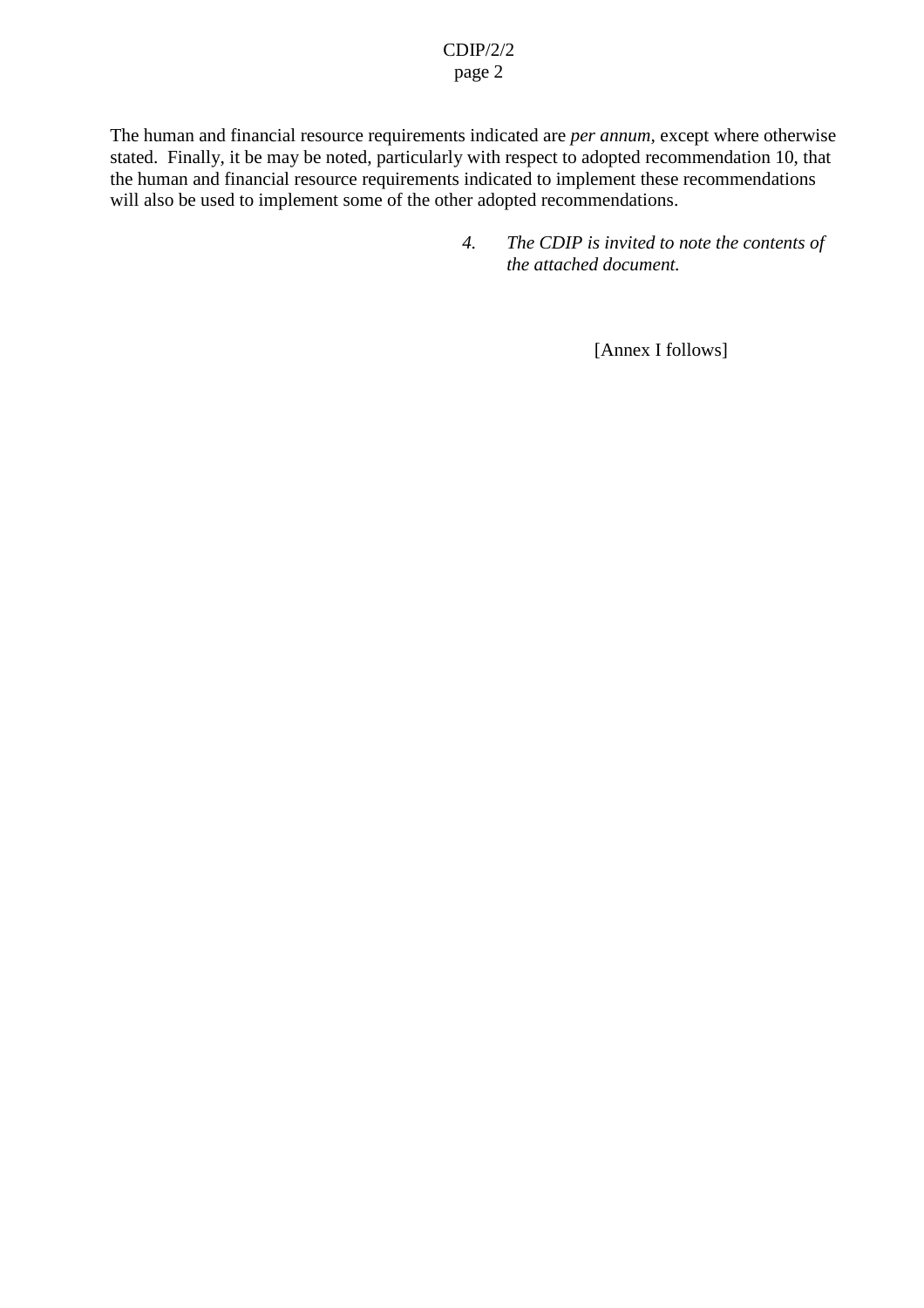#### CDIP/2/2

### ANNEX I

### **WIPO Development Agenda Preliminary Implementation Report in Respect of <sup>19</sup> Adopted Recommendations<sup>1</sup>**

|                | <b>CLUSTER A:</b><br>TECHNICAL ASSISTANCE AND<br><b>CAPACITY BUILDING</b>                                                                                                                                                                                                                                                                                                                                                                                                                        | INFORMATION ON ACTIVITIES FOR IMPLEMENTATION OF ADOPTED<br><b>RECOMMENDATIONS</b>                                                                                                                                                                                                                                                                                                                                                                                                                                                                                                                                                                                                                                                                                                                                                                                                                                                                                                                                                                                                                                                                                                                                                                                                                                                                                                                                                                                                                                                                                                                                                                                                                                                                                                                                                                                                                                                                                                     |
|----------------|--------------------------------------------------------------------------------------------------------------------------------------------------------------------------------------------------------------------------------------------------------------------------------------------------------------------------------------------------------------------------------------------------------------------------------------------------------------------------------------------------|---------------------------------------------------------------------------------------------------------------------------------------------------------------------------------------------------------------------------------------------------------------------------------------------------------------------------------------------------------------------------------------------------------------------------------------------------------------------------------------------------------------------------------------------------------------------------------------------------------------------------------------------------------------------------------------------------------------------------------------------------------------------------------------------------------------------------------------------------------------------------------------------------------------------------------------------------------------------------------------------------------------------------------------------------------------------------------------------------------------------------------------------------------------------------------------------------------------------------------------------------------------------------------------------------------------------------------------------------------------------------------------------------------------------------------------------------------------------------------------------------------------------------------------------------------------------------------------------------------------------------------------------------------------------------------------------------------------------------------------------------------------------------------------------------------------------------------------------------------------------------------------------------------------------------------------------------------------------------------------|
| $\mathbf{1}$ . | WIPO technical assistance shall be, inter alia,<br>development-oriented, demand-driven and<br>transparent, taking into account the priorities<br>and the special needs of developing countries,<br>especially LDCs, as well as the different<br>levels of development of Member States and<br>activities should include time frames for<br>completion. In this regard, design, delivery<br>mechanisms and evaluation processes of<br>technical assistance programs should be<br>country specific | <b>Overall Strategy</b><br>WIPO's technical assistance programs and activities are undertaken at the request of Member States and<br>are designed, formulated and implemented in close consultation and cooperation with the countries<br>concerned in order to respond to their specific needs, and dovetailed with their development priorities.<br>WIPO has been reorienting its programs and activities by consistently and comprehensively taking into<br>account country specific needs, priorities and the level of development, particularly the special needs of<br>Least Developed Countries (LDCs). In line with the Program and Budget document for 2008/09, this is<br>increasingly done by assisting countries to formulate nationally focused intellectual property plans and<br>strategies, after a careful assessment of their specific needs and taking into account the particular<br>development requirements of each country and involving all stakeholders. The assessment of needs and<br>country demands will be reviewed with the country and the plan updated every biennium. Mechanisms<br>will be developed to dovetail and integrate them with national plans. Over time, project design<br>frameworks will be standardized for WIPO to ensure full project definition and description, quality<br>control and approval processes, objective setting and monitoring activities, risk identification and<br>management, performance and results definition and appraisal. Program evaluation will be undertaken in<br>line with the recently approved WIPO Evaluation Policy (presented at the 2007 session of the WIPO<br>General Assembly).<br>In order to ensure greater transparency in the field of technical assistance, the organization would work<br>on making more information on technical assistance activities readily available to Member States. This<br>would be done, inter alia, through the database described under recommendation 5. |

**1**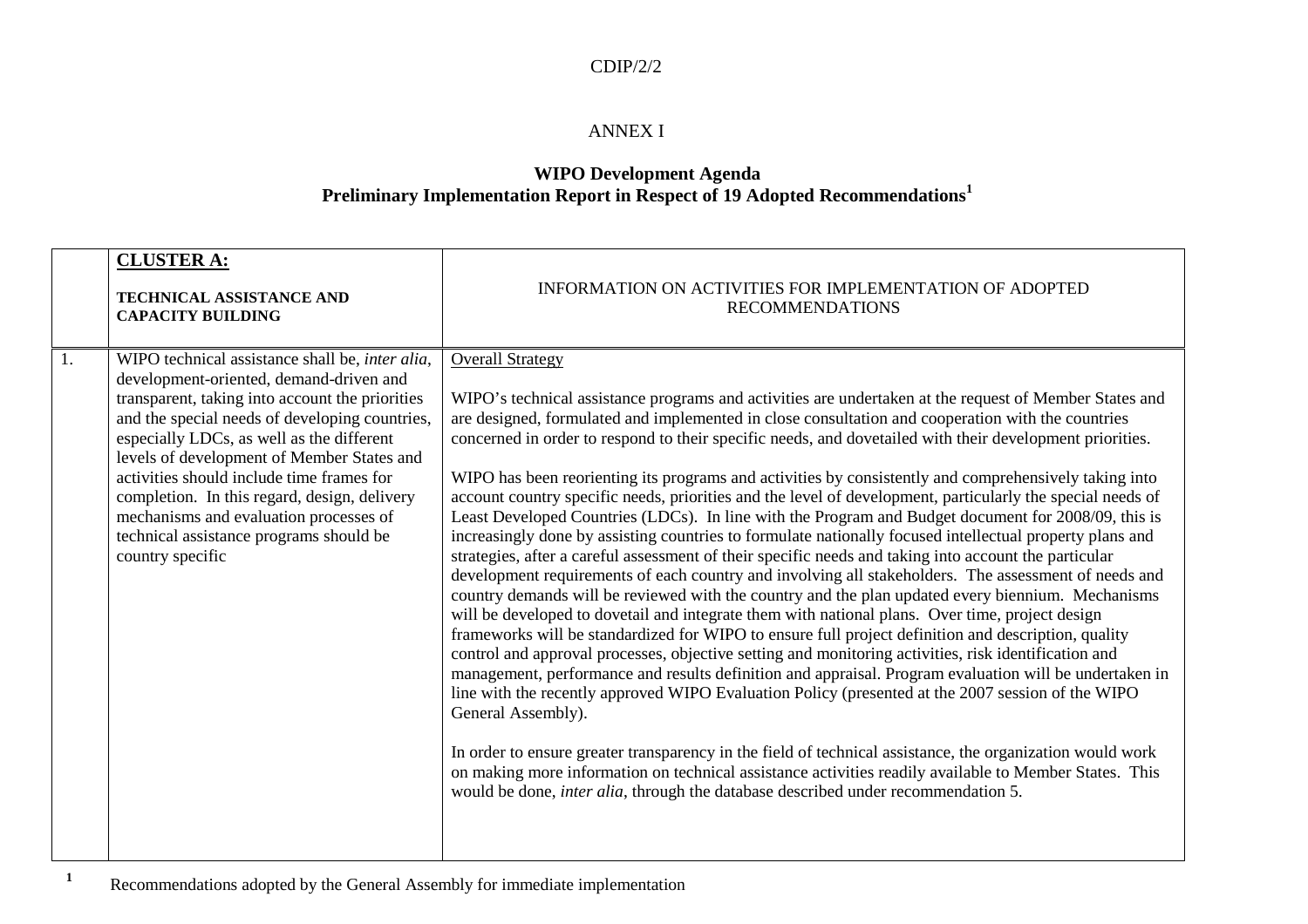| <b>CLUSTER A:</b><br><b>TECHNICAL ASSISTANCE AND</b><br><b>CAPACITY BUILDING</b> | INFORMATION ON ACTIVITIES FOR IMPLEMENTATION OF ADOPTED<br><b>RECOMMENDATIONS</b>                                                                                                                                                                                                                                                                                                                                                                                                                                                                                                                                                                                                                                                                                                                                                                                                                                                                                                                                                                                                                                                                                                  |
|----------------------------------------------------------------------------------|------------------------------------------------------------------------------------------------------------------------------------------------------------------------------------------------------------------------------------------------------------------------------------------------------------------------------------------------------------------------------------------------------------------------------------------------------------------------------------------------------------------------------------------------------------------------------------------------------------------------------------------------------------------------------------------------------------------------------------------------------------------------------------------------------------------------------------------------------------------------------------------------------------------------------------------------------------------------------------------------------------------------------------------------------------------------------------------------------------------------------------------------------------------------------------|
|                                                                                  | <b>Mainstreaming principles</b><br>In order to ensure that the principles contained under this and other recommendations (e.g.<br>recommendations 13 and 15) are adequately mainstreamed into the activities of the organization, it is<br>proposed:<br>To issue an office instruction to all WIPO staff and consultants advising them to adhere to<br>(a)<br>the general principles contained in this and other similar recommendations;<br>To ensure that adequate consideration is given to the introduction of these principles into<br>(b)<br>future policy documents designed to establish the strategic direction of the organization in the short,<br>medium and long term (e.g., program and budget document, vision and strategic direction papers, etc.);<br>and<br>To ensure that any new guide or manual on technical assistance that may be developed in the<br>(c)<br>future will also incorporate the principles contained in this recommendation.<br>The Secretariat will also endeavor to include information on the Development Agenda and the core<br>principles contained therein (including under this recommendation) in other publications and information |
|                                                                                  | materials describing the work of the organization (e.g., the next edition of publication No. 1007E "WIPO:<br>An Overview").                                                                                                                                                                                                                                                                                                                                                                                                                                                                                                                                                                                                                                                                                                                                                                                                                                                                                                                                                                                                                                                        |

[Annex II follows]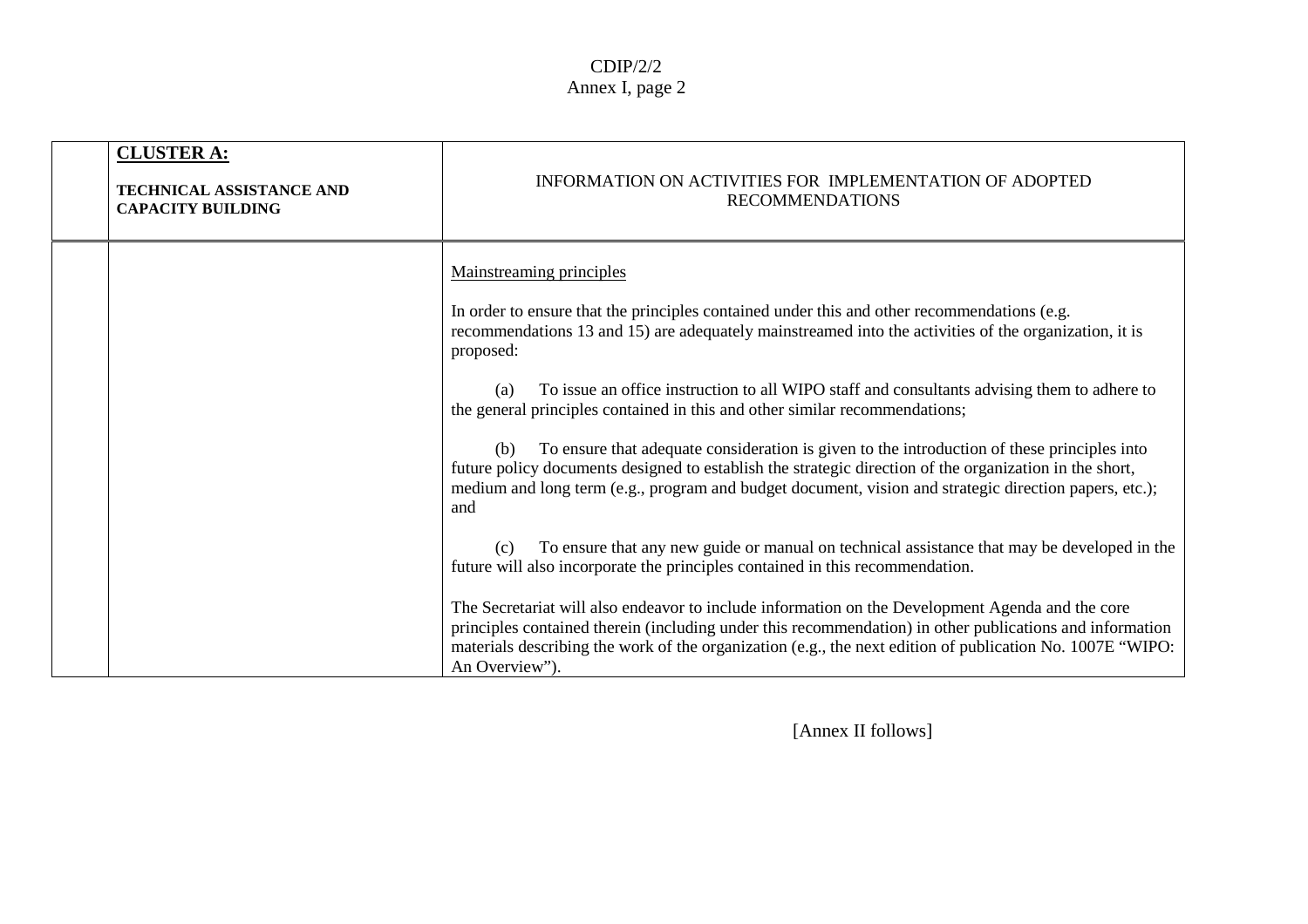#### CDIP/2/2

#### ANNEX II

#### **Initial Working Document for Implementation of Adopted Recommendations**

| No. | <b>CLUSTER A:</b>                                 | PROPOSED ACTIVITIES                                                          | <b>ADDITIONAL REQUIREMENTS OF</b><br><b>RESOURCES, IF ANY</b> |                    |
|-----|---------------------------------------------------|------------------------------------------------------------------------------|---------------------------------------------------------------|--------------------|
|     | <b>TECHNICAL</b>                                  |                                                                              |                                                               |                    |
|     | <b>ASSISTANCE AND</b><br><b>CAPACITY BUILDING</b> |                                                                              |                                                               |                    |
|     |                                                   |                                                                              | <b>HUMAN</b>                                                  | <b>FINANCIAL</b>   |
|     | Provide additional                                | Some developed and developing countries have already made voluntary          |                                                               | Missions to donor  |
|     | assistance to WIPO through                        | financial contributions to WIPO to administer programs for the benefit of    |                                                               | countries and      |
|     | donor funding, and                                | developing and least developed countries (LDCs). WIPO would welcome          |                                                               | organizations      |
|     | establish Trust-Funds or                          | additional donor funding for this purpose, including trust funds or other    |                                                               | CHF 50,000         |
|     | other voluntary funds                             | voluntary funds specifically for LDCs, while according high priority to      |                                                               |                    |
|     | within WIPO specifically                          | finance activities in Africa, in order to enhance the level of assistance    |                                                               |                    |
|     | for LDCs, while continuing                        | provided.                                                                    |                                                               |                    |
|     | to accord high priority                           |                                                                              |                                                               |                    |
|     | to finance activities in                          | As a first step towards implementing this recommendation, and following      |                                                               |                    |
|     | Africa through budgetary                          | discussions during the first session of the CDIP, the Secretariat will       |                                                               |                    |
|     | and extra-budgetary                               | prepare a paper for the second session of the CDIP providing additional      |                                                               |                    |
|     | resources, to promote, inter                      | information and exploring options. The paper will be divided into three      |                                                               |                    |
|     | alia, the legal, commercial,                      | sections. The first section will update and enhance the information          |                                                               |                    |
|     | cultural, and economic                            | available in the Program and Budget document for 2008/09 on existing         |                                                               |                    |
|     | exploitation of intellectual                      | voluntary funds and FITs and the manner in which the Secretariat             |                                                               |                    |
|     | property in these countries                       | currently manages extra-budgetary resources. The second section of the       |                                                               |                    |
|     |                                                   | paper will report on existing efforts to coordinate WIPO's work in this      |                                                               |                    |
|     |                                                   | area and to mobilize further voluntary resources through discussions with    |                                                               |                    |
|     |                                                   | bilateral donors, multilateral donors and charitable foundations. The third  |                                                               |                    |
|     |                                                   | section of the paper will elaborate on proposals for future activities aimed |                                                               |                    |
|     |                                                   | at increasing the availability of voluntary funding.                         |                                                               |                    |
|     |                                                   |                                                                              |                                                               | Donor Conference:  |
|     |                                                   | The paper will also consider the possible scope and format of a donor        |                                                               | CHF 140,000        |
|     |                                                   | conference, which could be organized in 2008-2009 and represent an           |                                                               | (which includes    |
|     |                                                   | opportunity to apprise donors about the adopted recommendations under        |                                                               |                    |
|     |                                                   | the WIPO Development Agenda. It will also analyze current consultation       |                                                               | financing the      |
|     |                                                   | mechanisms with donor agencies to discuss funding and formulate              |                                                               | participation of a |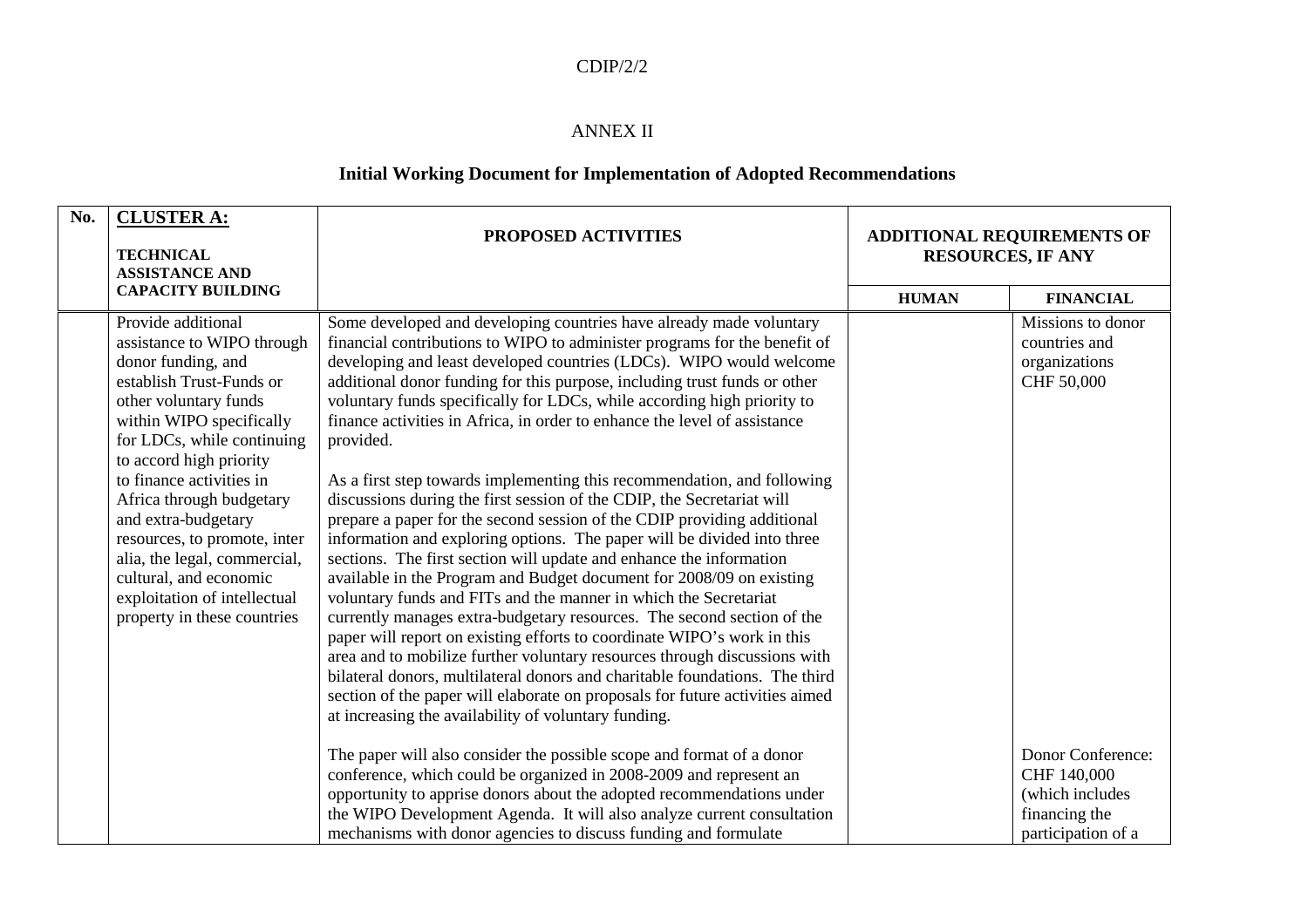| No. | <b>CLUSTER A:</b><br><b>TECHNICAL</b><br><b>ASSISTANCE AND</b>                                                                                                                                                                                                                                                               | PROPOSED ACTIVITIES                                                                                                                                                                                                                                                                                                                                                                                                                                                                                                                                                                                                                                                                                                                                                                                                                                                                                                       | <b>ADDITIONAL REQUIREMENTS OF</b><br><b>RESOURCES, IF ANY</b>                                         |                                                                          |
|-----|------------------------------------------------------------------------------------------------------------------------------------------------------------------------------------------------------------------------------------------------------------------------------------------------------------------------------|---------------------------------------------------------------------------------------------------------------------------------------------------------------------------------------------------------------------------------------------------------------------------------------------------------------------------------------------------------------------------------------------------------------------------------------------------------------------------------------------------------------------------------------------------------------------------------------------------------------------------------------------------------------------------------------------------------------------------------------------------------------------------------------------------------------------------------------------------------------------------------------------------------------------------|-------------------------------------------------------------------------------------------------------|--------------------------------------------------------------------------|
|     | <b>CAPACITY BUILDING</b>                                                                                                                                                                                                                                                                                                     |                                                                                                                                                                                                                                                                                                                                                                                                                                                                                                                                                                                                                                                                                                                                                                                                                                                                                                                           | <b>HUMAN</b>                                                                                          | <b>FINANCIAL</b>                                                         |
|     |                                                                                                                                                                                                                                                                                                                              | programs and projects on a regional, sub-regional or national level, and<br>consider ways of improving them, if necessary. The paper will consider<br>the possible establishment of monitoring mechanisms for the management<br>of voluntary funds, bearing in mind that such mechanisms and principles<br>do not themselves deter donor funding.<br>The focus of the paper will not only be on the possibility of creating new<br>voluntary funds at WIPO, but also working with current donors, partner<br>countries and international and regional organizations, as well as the<br>World Bank and regional banks to implement special technical assistance<br>and capacity building projects for Member States, in line with the<br>principles adopted under the WIPO Development Agenda.                                                                                                                             |                                                                                                       | number of<br>developing country<br>representatives<br>(see CDIP/2/INF/2) |
| 5.  | WIPO shall display general<br>information on all technical<br>assistance activities on its<br>website, and shall provide,<br>on request from Member<br>States, details of specific<br>activities, with the consent<br>of the Member State(s) and<br>other recipients concerned,<br>for which the activity was<br>implemented | It is proposed to initiate work on a project to design and develop a<br>consolidated database for all such activities and to update the same<br>regularly. General information will be available on the WIPO website,<br>while more detailed information will be made available on specific<br>activities, based on appropriate authorizations. The new database will<br>build on the existing information already provided by WIPO<br>(http://www.wipo.int/export/sites/www/ip-<br>development/en/pdf/wipo_eds_inf_1_rev.pdf) on its development<br>cooperation activities. Information will be available on names of donors,<br>consultants and project costs (with the appropriate authorizations). The<br>project will be guided by the principle of transparency and donors and<br>recipients will be encouraged to authorize WIPO to provide as much<br>information as possible on technical assistance activities. | 2 consultants to<br>undertake the project<br>1 Professional to<br>maintain and update<br>the database | CHF 300,000<br>(one time<br>expenditure)<br>Standard cost <sup>®</sup>   |

 $\ast$ Calculated at an average cost of CHF 178,000 per annum.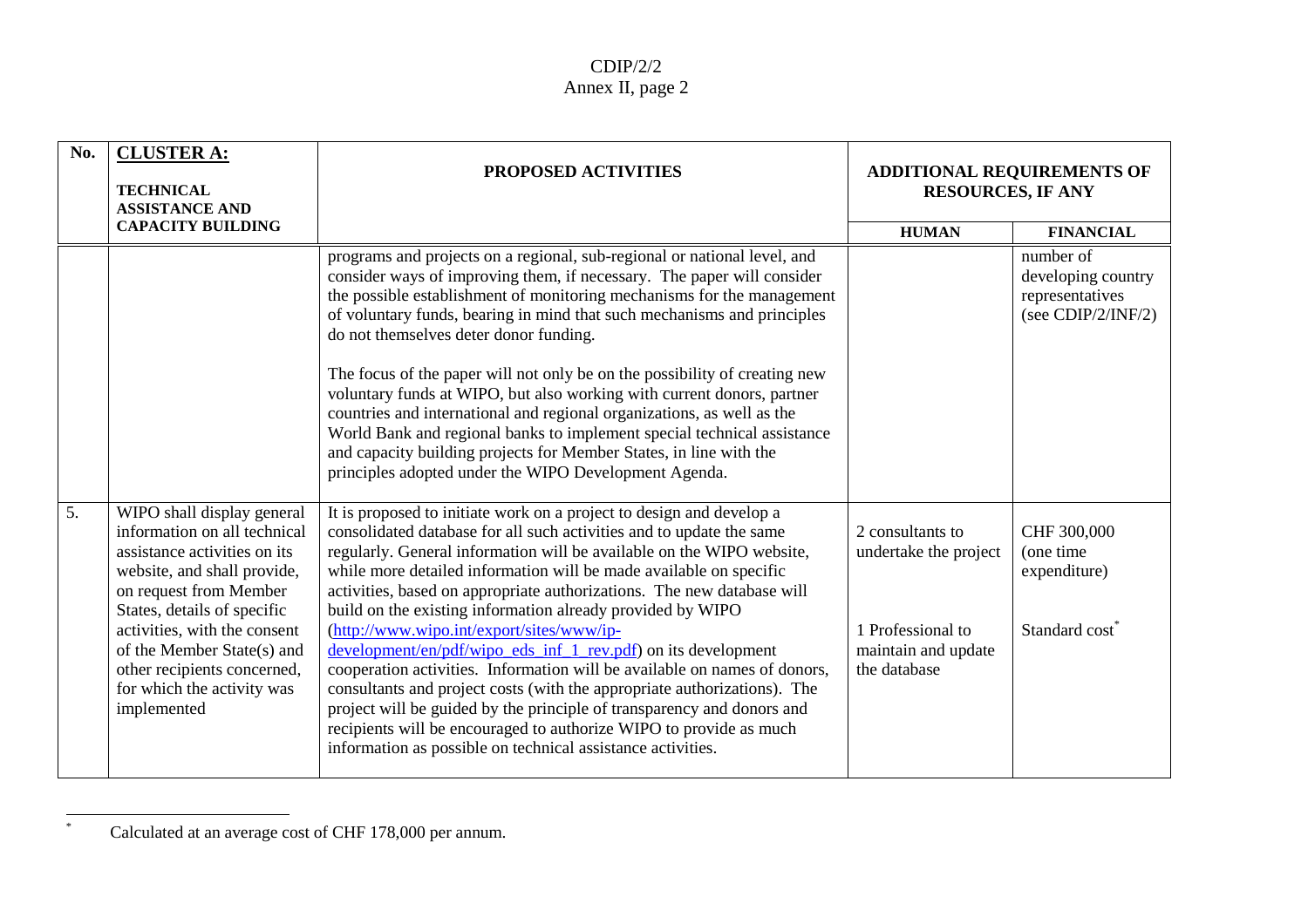| No. | <b>CLUSTER A:</b><br><b>TECHNICAL</b><br><b>ASSISTANCE AND</b>                                                                                                                                                                                                                                                                                            | PROPOSED ACTIVITIES                                                                                                                                                                                                                                                                                                                                                                                                                                                                                                                                                                                                                                                                                                                                                                                                                                                                                                                                                                                                                                                                                                                                                                                                                                                                                                                                                                                                                                                                                                                                                                                                                                                                                                                                                                                                                                                                                                                                                 | <b>ADDITIONAL REQUIREMENTS OF</b><br><b>RESOURCES, IF ANY</b>                            |                                                                                         |
|-----|-----------------------------------------------------------------------------------------------------------------------------------------------------------------------------------------------------------------------------------------------------------------------------------------------------------------------------------------------------------|---------------------------------------------------------------------------------------------------------------------------------------------------------------------------------------------------------------------------------------------------------------------------------------------------------------------------------------------------------------------------------------------------------------------------------------------------------------------------------------------------------------------------------------------------------------------------------------------------------------------------------------------------------------------------------------------------------------------------------------------------------------------------------------------------------------------------------------------------------------------------------------------------------------------------------------------------------------------------------------------------------------------------------------------------------------------------------------------------------------------------------------------------------------------------------------------------------------------------------------------------------------------------------------------------------------------------------------------------------------------------------------------------------------------------------------------------------------------------------------------------------------------------------------------------------------------------------------------------------------------------------------------------------------------------------------------------------------------------------------------------------------------------------------------------------------------------------------------------------------------------------------------------------------------------------------------------------------------|------------------------------------------------------------------------------------------|-----------------------------------------------------------------------------------------|
|     | <b>CAPACITY BUILDING</b>                                                                                                                                                                                                                                                                                                                                  |                                                                                                                                                                                                                                                                                                                                                                                                                                                                                                                                                                                                                                                                                                                                                                                                                                                                                                                                                                                                                                                                                                                                                                                                                                                                                                                                                                                                                                                                                                                                                                                                                                                                                                                                                                                                                                                                                                                                                                     | <b>HUMAN</b>                                                                             | <b>FINANCIAL</b>                                                                        |
| 8.  | Request WIPO to develop<br>agreements with research<br>institutions and with private<br>enterprises with a view to<br>facilitating the national<br>offices of developing<br>countries, especially LDCs,<br>as well as their regional and<br>sub-regional IP<br>organizations to access<br>specialized databases for<br>the purposes of patent<br>searches | Conduct of a Study for Implementation of the Recommendation<br>Presently, WIPO provides patent information through PATENTSCOPE®,<br>which is a fully searchable database of international patent applications, as<br>well as through WIPO's Patent Information Services for Developing<br>Countries and LDCs. In order to explore the different options available<br>for implementation of this recommendation, it is proposed to initiate a<br>study to identify the relevant databases and other resources, consider the<br>property rights associated with specialized databases and propose options<br>for licensing or otherwise providing access to those databases for IP<br>offices and/or for the general public, particularly in developing countries.<br>Other issues to be considered by the study include the possibility of<br>developing model contracts for access to patent databases by IP offices,<br>ways of making the WIPO databases more broadly available (including<br>through the inclusion in popular Internet portals), organizing a forum with<br>database owners and enhancing PATENTSCOPE® to include further<br>information on PCT applications in the national phase. The study would<br>also include an assessment of the potential human and financial resource<br>implications of the different options for access to public and private<br>specialized patent databases by IP offices, paying particular attention to<br>copyright issues. The Secretariat will prepare the terms of reference of the<br>study for the July 2008 Session.<br>Strategies to Enhance Access to and Use of Patent Databases<br>It is also proposed to enhance and develop new approaches for spreading<br>the use of IP information, in particular patent information and<br>documentation, for the benefit of the creative sector, R&D and academic<br>institutions and SMEs. Some of the key strategies being considered in this<br>regard are: | Patent Information<br>and IP Statistics<br>Service<br>Consultant to prepare<br>the paper | CHF 40,000<br>Travel budget to<br>prepare the paper<br>CHF 50,000<br>(See CDIP/2/INF/3) |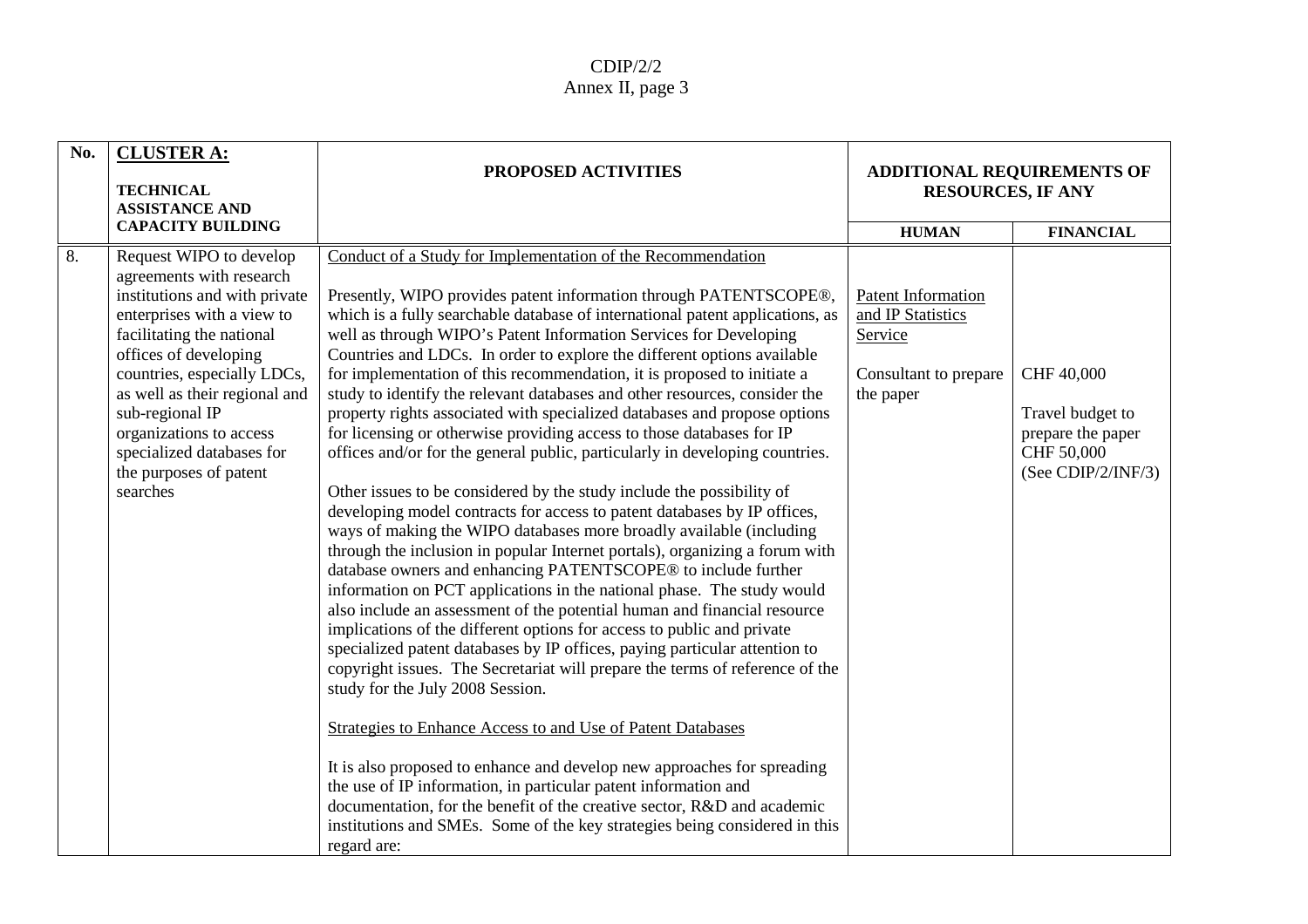| No. | <b>CLUSTER A:</b><br><b>TECHNICAL</b><br><b>ASSISTANCE AND</b> | <b>PROPOSED ACTIVITIES</b>                                                                                                                                                                                                                                                                                                                                                                                                                                                                                                                                                                                                                                                                                                                                                                                                                                                                                                                                                                                                                                                                                                                                                                                                                                                                                                                                    | <b>ADDITIONAL REQUIREMENTS OF</b><br><b>RESOURCES, IF ANY</b>                                                                                |                                                                                          |
|-----|----------------------------------------------------------------|---------------------------------------------------------------------------------------------------------------------------------------------------------------------------------------------------------------------------------------------------------------------------------------------------------------------------------------------------------------------------------------------------------------------------------------------------------------------------------------------------------------------------------------------------------------------------------------------------------------------------------------------------------------------------------------------------------------------------------------------------------------------------------------------------------------------------------------------------------------------------------------------------------------------------------------------------------------------------------------------------------------------------------------------------------------------------------------------------------------------------------------------------------------------------------------------------------------------------------------------------------------------------------------------------------------------------------------------------------------|----------------------------------------------------------------------------------------------------------------------------------------------|------------------------------------------------------------------------------------------|
|     | <b>CAPACITY BUILDING</b>                                       |                                                                                                                                                                                                                                                                                                                                                                                                                                                                                                                                                                                                                                                                                                                                                                                                                                                                                                                                                                                                                                                                                                                                                                                                                                                                                                                                                               | <b>HUMAN</b>                                                                                                                                 | <b>FINANCIAL</b>                                                                         |
|     |                                                                | Undertake pilot initiatives to enhance access to, and sharing<br>(a)<br>of patent and other IP commercial and technical information by research<br>institutions and industry groups. For example, such a project is currently<br>undertaken in selected OAPI Member states and could also be developed<br>in other regions;<br>Envisage the possibility of launching pilot project(s) in<br>(b)<br>selected country(ies) with the aim of fostering the establishment of IP<br>information centers in their scientific and research institutions, for better<br>protecting the results of their research and benefiting from their<br>commercial income;<br>Promote the establishment of sub-regional, regional or<br>(c)<br>inter-regional IP Search Databases. This would facilitate the search and<br>examination process of granting of IP rights and improve regional, sub-<br>regional and national capacity building;<br>Provide necessary specialized training, through regional, sub-<br>(d)<br>regional and national workshops on the use and search strategies of patent<br>databases in developing countries and LDCs; and<br>Establish mechanisms for sharing access and search results<br>(e)<br>from the use of patent databases, particularly for LDCs.<br>To establish IP Advisory Services and Information Centers, particularly<br>in LDCs. | <b>Technical Assistance</b><br>and Capacity<br><b>Building Sector</b><br>1 Professional<br>1 General Service<br><b>Staff</b><br>1 Consultant | Standard cost<br>Standard cost <sup>*</sup><br>CHF 150,000<br>Activities:<br>CHF 700,000 |

<sup>\*\*</sup>Calculated at an average cost of CHF 116,000 per annum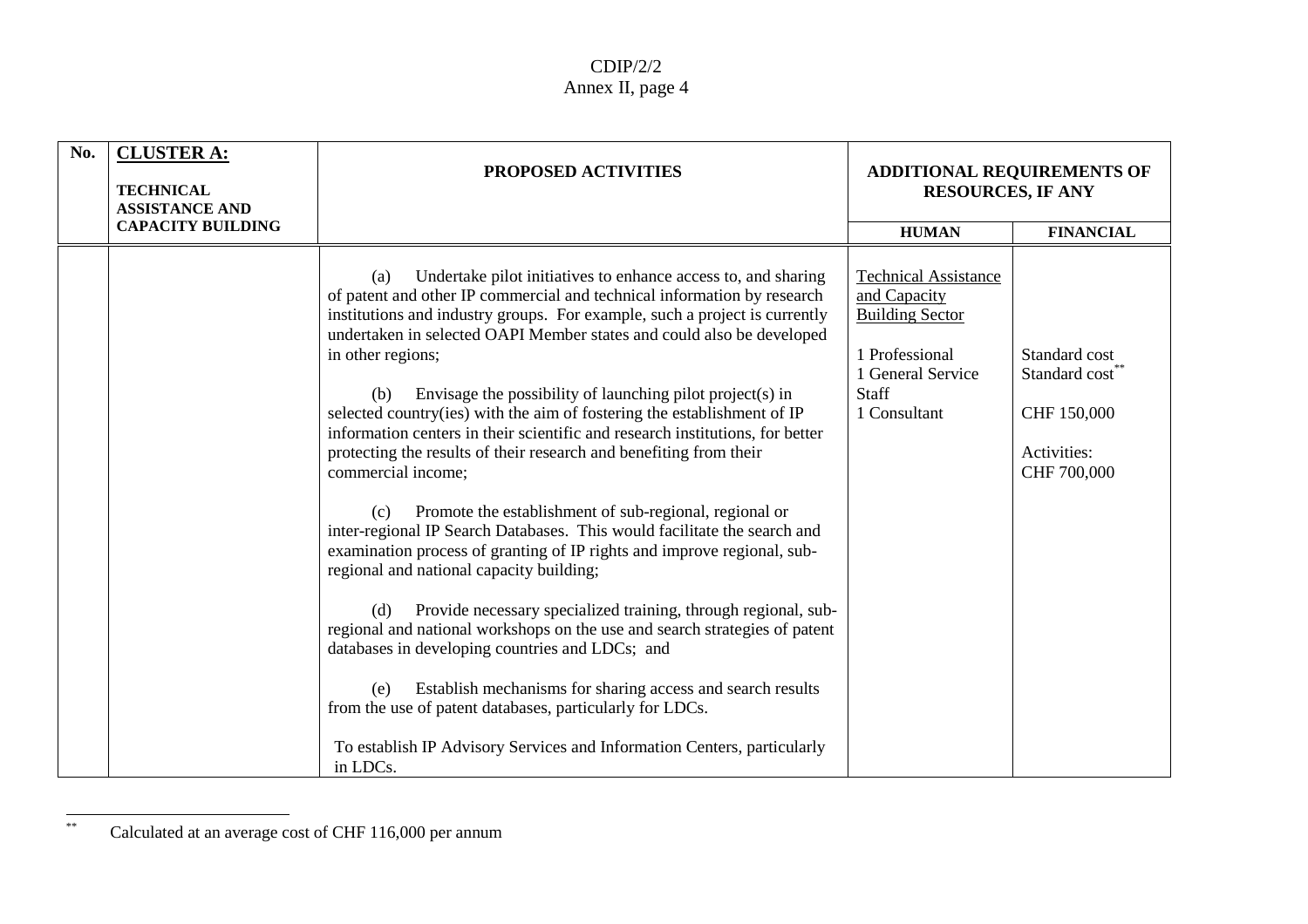| No. | <b>CLUSTER A:</b><br><b>TECHNICAL</b><br><b>ASSISTANCE AND</b>                                                                                                                                                                                                                                                                                                                                                                                                | <b>PROPOSED ACTIVITIES</b>                                                                                                                                                                                                                                                                                                                                                                                                                                                                                                                                                                                       | <b>ADDITIONAL REQUIREMENTS OF</b><br><b>RESOURCES, IF ANY</b> |                                                           |
|-----|---------------------------------------------------------------------------------------------------------------------------------------------------------------------------------------------------------------------------------------------------------------------------------------------------------------------------------------------------------------------------------------------------------------------------------------------------------------|------------------------------------------------------------------------------------------------------------------------------------------------------------------------------------------------------------------------------------------------------------------------------------------------------------------------------------------------------------------------------------------------------------------------------------------------------------------------------------------------------------------------------------------------------------------------------------------------------------------|---------------------------------------------------------------|-----------------------------------------------------------|
|     | <b>CAPACITY BUILDING</b>                                                                                                                                                                                                                                                                                                                                                                                                                                      |                                                                                                                                                                                                                                                                                                                                                                                                                                                                                                                                                                                                                  | <b>HUMAN</b>                                                  | <b>FINANCIAL</b>                                          |
| 9.  | Request WIPO to create,<br>in coordination with<br>Member States, a database<br>to match specific IP-related<br>development needs with<br>available resources, thereby<br>expanding the scope of its<br>technical assistance<br>programs, aimed at bridging<br>the digital divide                                                                                                                                                                             | It is proposed to establish an effective diagnostic tool for assessing the<br>IP-related development needs of countries, in conformity with the<br>development agenda proposals, and setting up match-making and<br>clearing house mechanisms. It is also proposed to establish collaborative<br>mechanisms for regular collection of information on potential donors and<br>partners, as well as their available funds and expertise for WIPO to match<br>with specific needs. This would also include the establishment of a<br>system to monitor and assess progress.                                         | Coordinator/<br>Consultant<br>$(12$ months)<br>1 Professional | CHF 190,000<br>(one time<br>expenditure)<br>Standard cost |
| 10. | To assist Member States<br>to develop and improve<br>national IP institutional<br>capacity through further<br>development of<br>infrastructure and other<br>facilities with a view to<br>making national IP<br>institutions more efficient<br>and promote fair balance<br>between IP protection and<br>the public interest. This<br>technical assistance should<br>also be extended to<br>sub-regional and regional<br>organizations dealing with<br>$\rm IP$ | In continuing to strengthen national IP institutional capacity, WIPO will<br>focus on improving efficiency through specific training in corporate<br>governance, streamlining of administrative procedures and business tools<br>in industrial property and collective management organizations as well as<br>office automation through the use of AFRICOS software, for copyright<br>collective management and IPAS software for industrial property<br>administration. In future, WIPO activities in this area shall pay greater<br>heed to the need to take into account the interests of the general public. |                                                               |                                                           |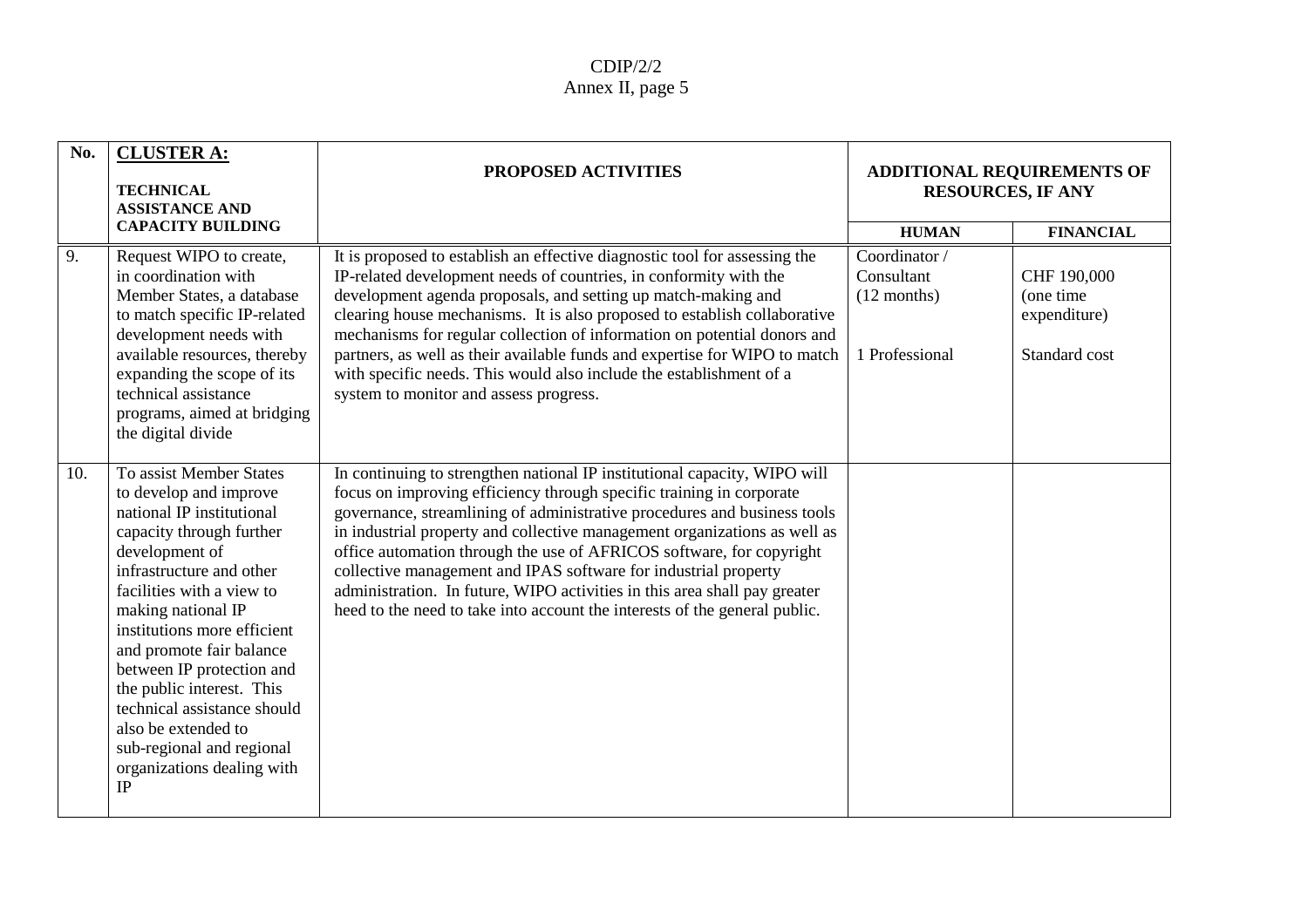| No. | <b>CLUSTER A:</b><br><b>TECHNICAL</b><br><b>ASSISTANCE AND</b> | <b>PROPOSED ACTIVITIES</b>                                                                                                                                                                                                                                                                                                                                                                                                                                                                                                                                                      | <b>ADDITIONAL REQUIREMENTS OF</b><br><b>RESOURCES, IF ANY</b>                                                          |                                                                           |
|-----|----------------------------------------------------------------|---------------------------------------------------------------------------------------------------------------------------------------------------------------------------------------------------------------------------------------------------------------------------------------------------------------------------------------------------------------------------------------------------------------------------------------------------------------------------------------------------------------------------------------------------------------------------------|------------------------------------------------------------------------------------------------------------------------|---------------------------------------------------------------------------|
|     | <b>CAPACITY BUILDING</b>                                       |                                                                                                                                                                                                                                                                                                                                                                                                                                                                                                                                                                                 | <b>HUMAN</b>                                                                                                           | <b>FINANCIAL</b>                                                          |
|     |                                                                | WIPO will also continue to provide specialized training to staff of IP<br>offices in order to enhance their ability to perform their tasks, through<br>intermediate and advanced training programs of the WIPO Academy. In<br>particular, training courses for patent and trademark examiners include<br>practical training sessions in national and regional IP offices with a view<br>to improving the quality of patent and trademark examination. WIPO<br>will also continue to promote the teaching and training of IP at<br>universities and other relevant institutions. | <b>WIPO</b> Academy<br>3 Professionals<br>2 General Service<br>staff                                                   | <b>Standard Cost</b><br><b>Standard Cost</b><br>Activities<br>CHF 800,000 |
|     |                                                                | In addition, WIPO will continue to provide sustained support to national<br>IP offices, as well as regional and sub-regional IP Organizations, in the<br>provision of value-added services to users, including efficient services<br>relating to grant of IP rights, creation and commercial exploitation of IP<br>assets, IP information, resource networks, consulting services, outreach<br>programs and training programs, forging links with the user and<br>professional community.                                                                                       | <b>Technical Assistance</b><br>and Capacity<br><b>Building Sector</b><br>3 Professionals<br>3 General Service<br>staff | <b>Standard Cost</b><br><b>Standard Cost</b>                              |
|     |                                                                |                                                                                                                                                                                                                                                                                                                                                                                                                                                                                                                                                                                 | 1 Consultant                                                                                                           | CHF 150,000<br>Activities<br>CHF 1,500,000                                |